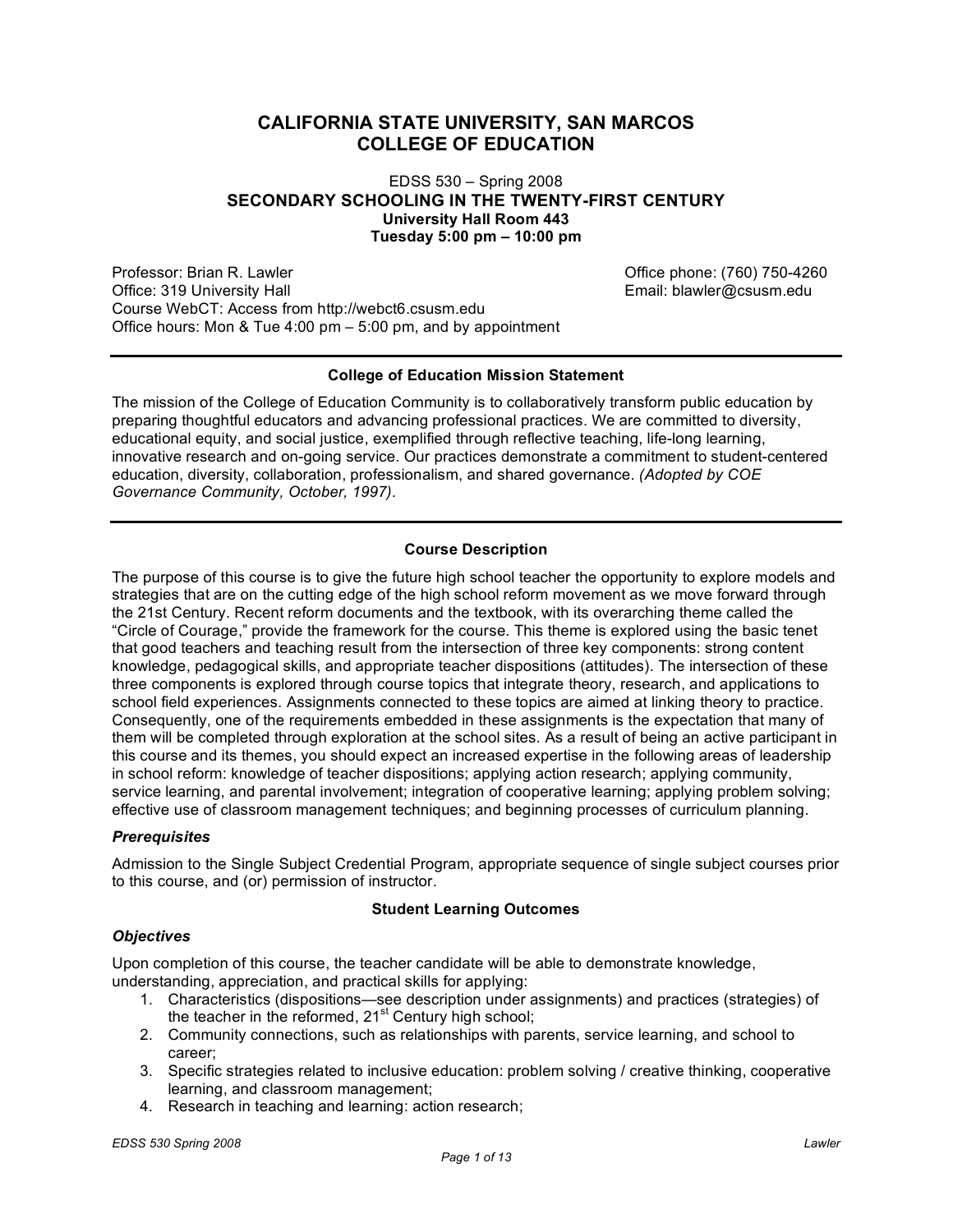- 5. Observation and reflection as an integral part of practice; and
- 6. Characteristics and practices of the reformed, 21<sup>st</sup> Century high school.

## *Teacher Performance Expectation (TPE) Competencies*

The course objectives, assignments, and assessments have been aligned with the CTC standards for Single Subject Credential. This course is designed to help teachers seeking the California Single Subject Credential to develop the skills, knowledge, and attitudes necessary to assist schools and district in implementing effective programs for all students. The successful candidate will be able to merge theory and practice in order to realize a comprehensive and extensive educational program for all students.

More specifically, this course is designed to help teachers seeking the Single Subject Credential to develop the skills, knowledge, and attitudes necessary to assist schools and district in implementing an effective program for all students. The successful candidate must be able to demonstrate their understanding and ability to apply each of the TPE's that merge theory to practice in order to realize a comprehensive and extensive educational program to meet the needs of all students. Failure to meet a minimum competence in any of the TPE's by the completion of the program will prevent the acquisition of the Single Subject Credential.

The following TPEs are given primary emphases:

- TPE 8 Learning About Students<br>TPE 11 Social Environment
- Social Environment

### *Authorization to Teach English Learners*

This credential program has been specifically designed to prepare teachers for the diversity of languages often encountered in California public school classrooms. The authorization to teach English learners is met through the infusion of content and experiences within the credential program, as well as additional coursework. Students successfully completing this program receive a credential with authorization to teach English learners. *(Approved by CCTC in SB 2042 Program Standards, August 2002)*

#### **Course Requirements**

### *Required Texts*

- Baldwin, M. D., Keating, J. F. , & Bachman, K. J. (2006). *Teaching in secondary schools: Meeting the challenges of today's adolescents*. Upper Saddle River, NJ: Pearson/Merrill Prentice Hall. [Note: should already be purchased for previous courses]
- Borich, G. D., & Martin, D. B. (2003). *Observation skills for effective teaching* (4th ed.). Upper Saddle River, NJ: Merrill/Prentice Hall. [Note: to be used in conjunction with EDSS 511 and should already be purchased]
- Daniels, H., Zemelman, S., & Bizar, M. (2001). *Rethinking high school: Best practice in teaching, learning, and leadership*. Portsmouth, NH: Heinemann.

### *Additional Readings: recommended but not required*

California Task Force. (1994). *Second to none: A vision of the new California high school.*

Lawrence-Lightfoot, S. (1983). *The good high school: Portraits of character and culture*. New York: Basic Books.

Marzano, R. J., Pickering, D., & Pollock, J. E. (2001). *Classroom instruction that works: Research-based strategies for increasing student achievement*. Alexandria, Va.: Association for Supervision and Curriculum Development.

\*Several other readings are required and will be available for download.

### *Additional Required Materials*

TaskStream account [www.taskstream.com] WebCT access [webct6.csusm.edu]

Electronic or Paper method to submit work during class

### *Summary of Assignment Completion Expectations*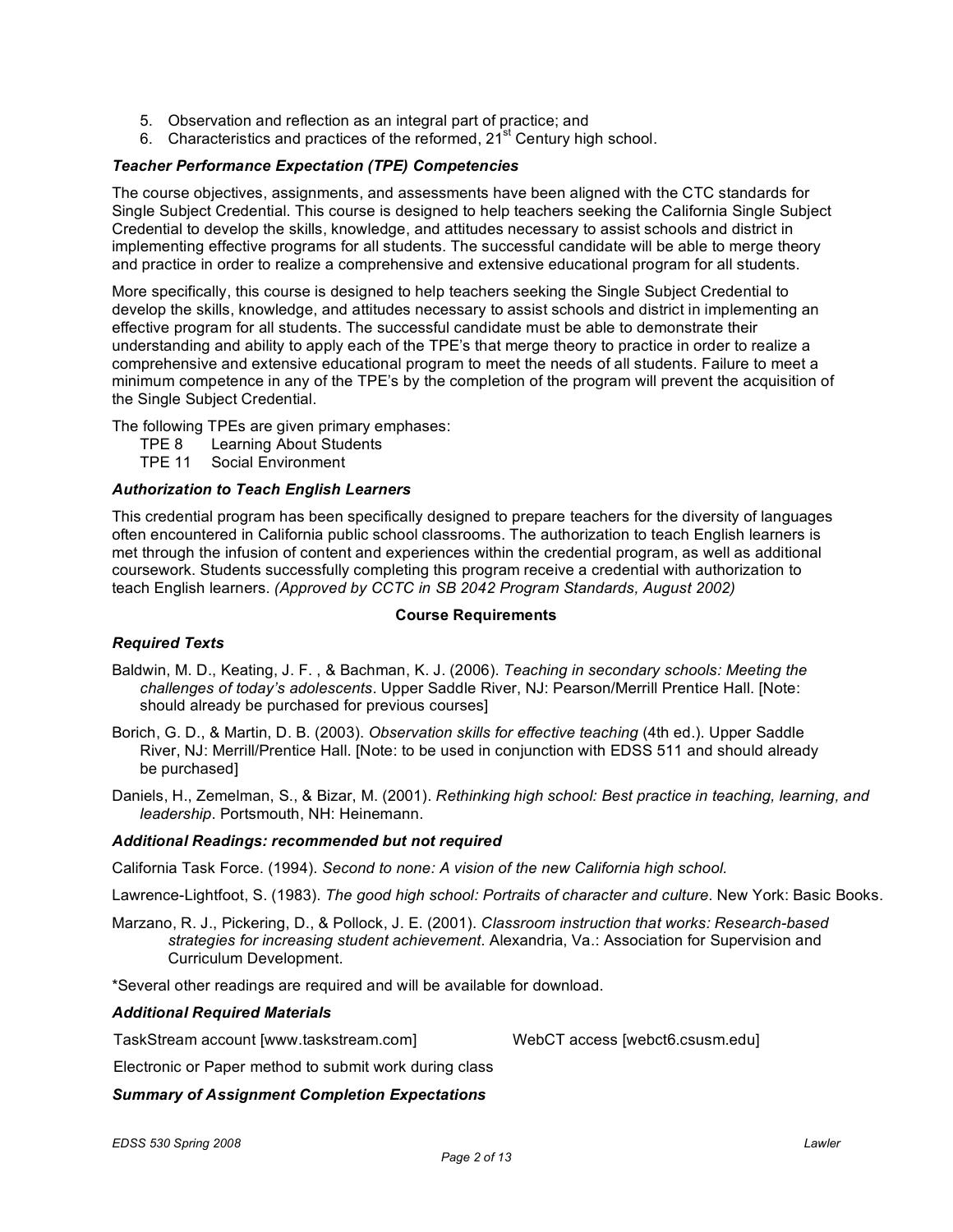*Grade Sheet:* Specific details of each assignment are included below as well as in the text and will be given in class at the appropriate time: a grading sheet will be used to keep track of these

*Graduate Level Professionalism:* Expectations are that are assignments will be professionally done (i.e. typed when recommended and at the highest quality level representative of graduate work)

*Referencing Sources:* Citations should always be used when utilizing information from another source

*Punctuality and Attendance:* is essential in that many ideas presented cannot be replicated via alternatives such readings, student notes or videotape etc. Consequently any missed assignments and classes will be excused only for extenuating circumstances. Any assignments that could be made up from missed days due to extenuating circumstances (not all could since they are group and interactive) will only count a maximum of 1/2 the possible value since discussion/reflection of these assignments in class is an essential part of the assignment and process. Two missed classes or equivalent will automatically result in one letter grade lower and three missed classes with two letter grades lower. Late arrivals with also are penalized at the discretion of the instructor.

### *Grading Standards*

Grades will be based on the following grading scale:

| A………… 90 – 100%                 |
|---------------------------------|
| $B$ 80 - 89%                    |
| $C_{\dots}, C_{\dots}$ 70 - 79% |
| $D$ 60 - 69%                    |
| F  Below 60%                    |

Late submission of any assignment will be worth up to 50% of its maximum value, unless *prior arrangements* have been agreed to with the instructor.

Note: Students must maintain a B average in the credential program and obtain a grade of no lower than C+ in any individual course in order to receive credit for that course.

#### *College of Education Attendance Policy*

Due to the dynamic and interactive nature of courses in the College of Education, all students are expected to attend all classes and participate actively. At a minimum, students must attend more than 80% of class time, or s/he may not receive a passing grade for the course at the discretion of the instructor. *Individual instructors may adopt more stringent attendance requirements*. Should the student have extenuating circumstances, s/he should contact the instructor as soon as possible. *(Adopted by the COE Governance Community, December, 1997).*

Course Attendance Policy: excessive absences (non-extenuating circumstances) will result in the following grade reductions: 2 absences => one grade lower;  $3 =$  two grades lower; more than  $3 =$  nonpassage of course. Please discuss with me any extenuating circumstances that will cause you to miss class *prior* to your absence.

#### *All-University Writing Requirement*

All CSU students must demonstrate competency in writing skills as a requirement for graduation. At California State University San Marcos, students complete the graduation writing assessment through the All-University Writing Requirement. This requirement mandates that every course at the University must have a writing component of at least 2,500 words (approximately 10 pages). The writing requirement for this course will be met through both formal and informal means, to model two aspects of written assessment (formative and summative). These include quickwrites, reading logs, final individual and group reports.

### *Students with Disabilities Requiring Reasonable Accommodations*

Students with disabilities who require reasonable accommodations must be approved for services by providing appropriate and recent documentation to the Office of Disable Student Services (DSS). This office is located in Craven Hall 5205, and can be contacted by phone at (760) 750-4905, or TTY (760) 750-4909. Students authorized by DSS to receive reasonable accommodations should meet with their instructor during office hours or, in order to ensure confidentiality, in a more private setting.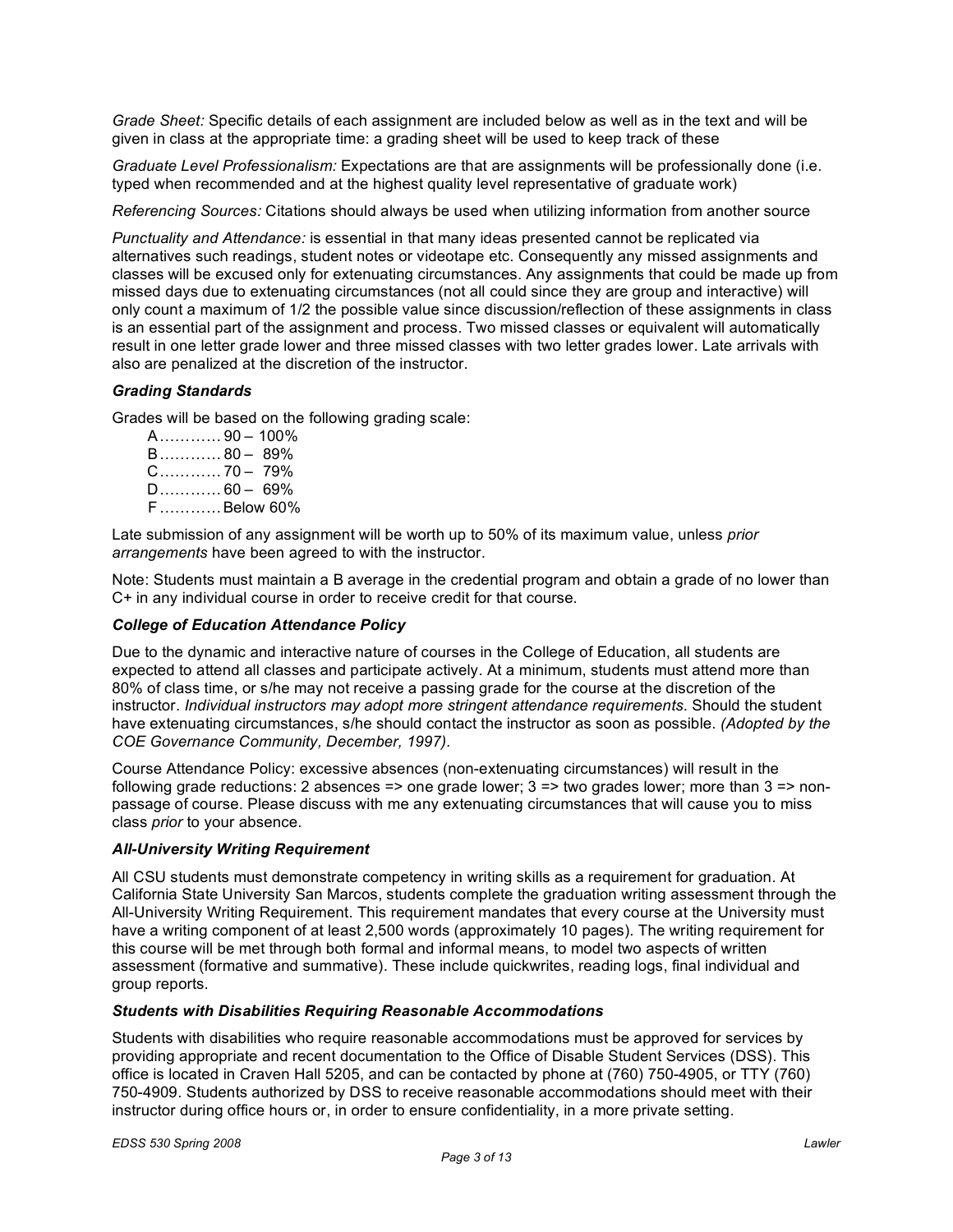## *CSUSM Academic Honesty Policy*

"Students will be expected to adhere to standards of academic honesty and integrity, as outlined in the Student Academic Honesty Policy. All written work and oral presentation assignments must be original work. All ideas/materials that are borrowed from other sources must have appropriate references to the original sources. Any quoted material should give credit to the source and be punctuated with quotation marks.

Students are responsible for honest completion of their work including examinations. There will be no tolerance for infractions. If you believe there has been an infraction by someone in the class, please bring it to the instructor's attention. The instructor reserves the right to discipline any student for academic dishonesty in accordance with the general rules and regulations of the university. Disciplinary action may include the lowering of grades and/or the assignment of a failing grade for an exam, assignment, or the class as a whole."

Incidents of Academic Dishonesty will be reported to the Dean of Students. Sanctions at the University level may include suspension or expulsion from the University.

*Plagiarism:* As an educator, it is expected that each student will do his/her own work, and contribute equally to group projects and processes. Plagiarism or cheating is unacceptable under any circumstances. If you are in doubt about whether your work is paraphrased or plagiarized see the Plagiarism Prevention for Students website http://library.csusm.edu/plagiarism/index.html. If there are questions about academic honesty, please consult the University catalog.

### *Use of Technology*

Students are expected to demonstrate competency in the use of various forms of technology (i.e. word processing, electronic mail, WebCT6, use of the Internet, and/or multimedia presentations). Specific requirements for course assignments with regard to technology are at the discretion of the instructor. Keep a digital copy of all assignments for use in your teaching portfolio. All assignments will be submitted online, and some will be submitted in hard copy as well. Details will be given in class.

### *Electronic Communication Protocol*

Electronic correspondence is a part of your professional interactions. If you need to contact the instructor, e-mail is often the easiest way to do so. It is my intention to respond to all received e-mails in a timely manner. Please be reminded that e-mail and on-line discussions are a very specific form of communication, with their own nuances and etiquette. For instance, electronic messages sent in all upper case (or lower case) letters, major typos, or slang, often communicate more than the sender originally intended. With that said, please be mindful of all e-mail and on-line discussion messages you send to your colleagues, to faculty members in the College of Education, or to persons within the greater educational community. All electronic messages should be crafted with professionalism and care.

Things to consider:

- Would I say in person what this electronic message specifically says?
- How could this message be misconstrued?
- Does this message represent my highest self?
- Am I sending this electronic message to avoid a face-to-face conversation?

In addition, if there is ever a concern with an electronic message sent to you, please talk with the author in person in order to correct any confusion.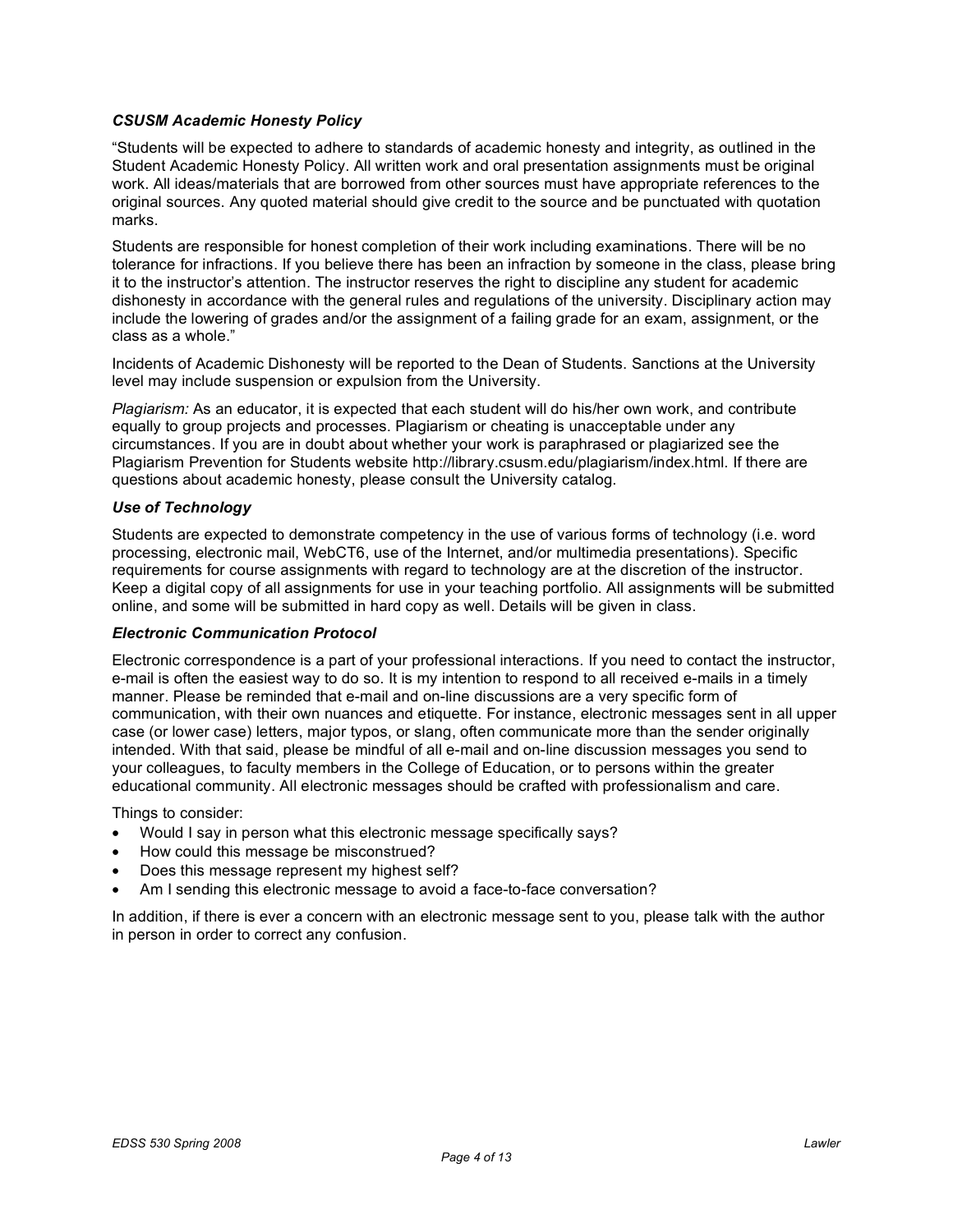| SB 2042 - Authorization to Teach English Learners Competencies |  |  |
|----------------------------------------------------------------|--|--|
|----------------------------------------------------------------|--|--|

| PART 1:                                                                          | PART 2:                                                                          | PART 3:                                                                                   |  |
|----------------------------------------------------------------------------------|----------------------------------------------------------------------------------|-------------------------------------------------------------------------------------------|--|
| <b>LANGUAGE STRUCTURE AND</b>                                                    | METHODOLOGY OF BILINGUAL,                                                        | <b>CULTURE AND</b>                                                                        |  |
| <b>FIRST- AND SECOND-LANGUAGE</b>                                                | <b>ENGLISH LANGUAGE DEVELOPMENT,</b>                                             | <b>CULTURAL DIVERSITY</b>                                                                 |  |
| <b>DEVELOPMENT</b>                                                               | AND CONTENT INSTRUCTION                                                          |                                                                                           |  |
| I. Language Structure and Use:                                                   | I. Theories and Methods of                                                       | <b>I. The Nature of Culture</b>                                                           |  |
| <b>Universals and Differences</b>                                                | <b>Bilingual Education</b>                                                       |                                                                                           |  |
| (including the structure of English)                                             |                                                                                  |                                                                                           |  |
| The sound systems of language<br>А.<br>(phonology)                               | Foundations<br>А.                                                                | Definitions of culture<br>А.                                                              |  |
| Word formation (morphology)<br>В.                                                | Organizational models: What works<br>В.<br>for whom?                             | <b>B.</b> Perceptions of culture                                                          |  |
| C.<br>Syntax                                                                     | Instructional strategies<br>C.                                                   | C.<br>Intra-group differences (e.g., ethnicity,<br>race, generations, and micro-cultures) |  |
| Word meaning (semantics)<br>D.                                                   | <b>II. Theories and Methods for</b><br><b>Instruction In and Through English</b> | Physical geography and its effects on<br>D.<br>culture                                    |  |
|                                                                                  | Teacher delivery for both English<br>А.                                          |                                                                                           |  |
| Language in context<br>Ε.                                                        | language development and content                                                 | <b>E.</b> Cultural congruence                                                             |  |
|                                                                                  | instruction                                                                      |                                                                                           |  |
| Written discourse<br>F.                                                          | <b>B.</b> Approaches with a focus on English<br>language development             | II. Manifestations of Culture: Learning<br><b>About Students</b>                          |  |
|                                                                                  | C. Approaches with a focus on content                                            | What teachers should learn about their<br>А.                                              |  |
| Oral discourse<br>G.                                                             | area instruction (specially designed                                             | students                                                                                  |  |
|                                                                                  | academic instruction delivered in                                                |                                                                                           |  |
|                                                                                  | English)                                                                         | How teachers can learn about their<br>В.                                                  |  |
| Nonverbal communication<br>Η.                                                    | <b>D.</b> Working with paraprofessionals                                         | students                                                                                  |  |
|                                                                                  |                                                                                  | C. How teachers can use what they learn                                                   |  |
| Language Change<br>L.                                                            |                                                                                  | about their students (culturally                                                          |  |
|                                                                                  |                                                                                  | responsive pedagogy)                                                                      |  |
| II. Theories and Factors in First- and<br><b>Second-Language Development</b>     | III. Language and Content Area<br><b>Assessment</b>                              | III. Cultural Contact                                                                     |  |
| A. Historical and current theories and                                           |                                                                                  |                                                                                           |  |
| models of language analysis that have                                            | A. Purpose                                                                       | Concepts of cultural contact<br>А.                                                        |  |
| implications for second-language                                                 |                                                                                  |                                                                                           |  |
| development and pedagogy<br><b>B.</b> Psychological factors affecting first- and |                                                                                  |                                                                                           |  |
| second-language development                                                      | Methods<br>В.                                                                    | В.<br>Stages of individual cultural contact                                               |  |
| Socio-cultural factors affecting first- and<br>C.                                |                                                                                  | The dynamics of prejudice                                                                 |  |
| second-language development                                                      | C. State mandates                                                                | C.                                                                                        |  |
| Pedagogical factors affecting first- and<br>D.<br>second-language development    | <b>D.</b> Limitations of assessment                                              | <b>D.</b> Strategies for conflict resolution                                              |  |
| Political factors affecting first- and<br>Е.<br>second-language development      | <b>Technical concepts</b><br>Е.                                                  | IV. Cultural Diversity in U.S. and CA                                                     |  |
|                                                                                  |                                                                                  |                                                                                           |  |
|                                                                                  |                                                                                  | A. Historical perspectives                                                                |  |
|                                                                                  |                                                                                  | Demography<br>В.                                                                          |  |
|                                                                                  |                                                                                  |                                                                                           |  |
|                                                                                  |                                                                                  | C. Migration and immigration                                                              |  |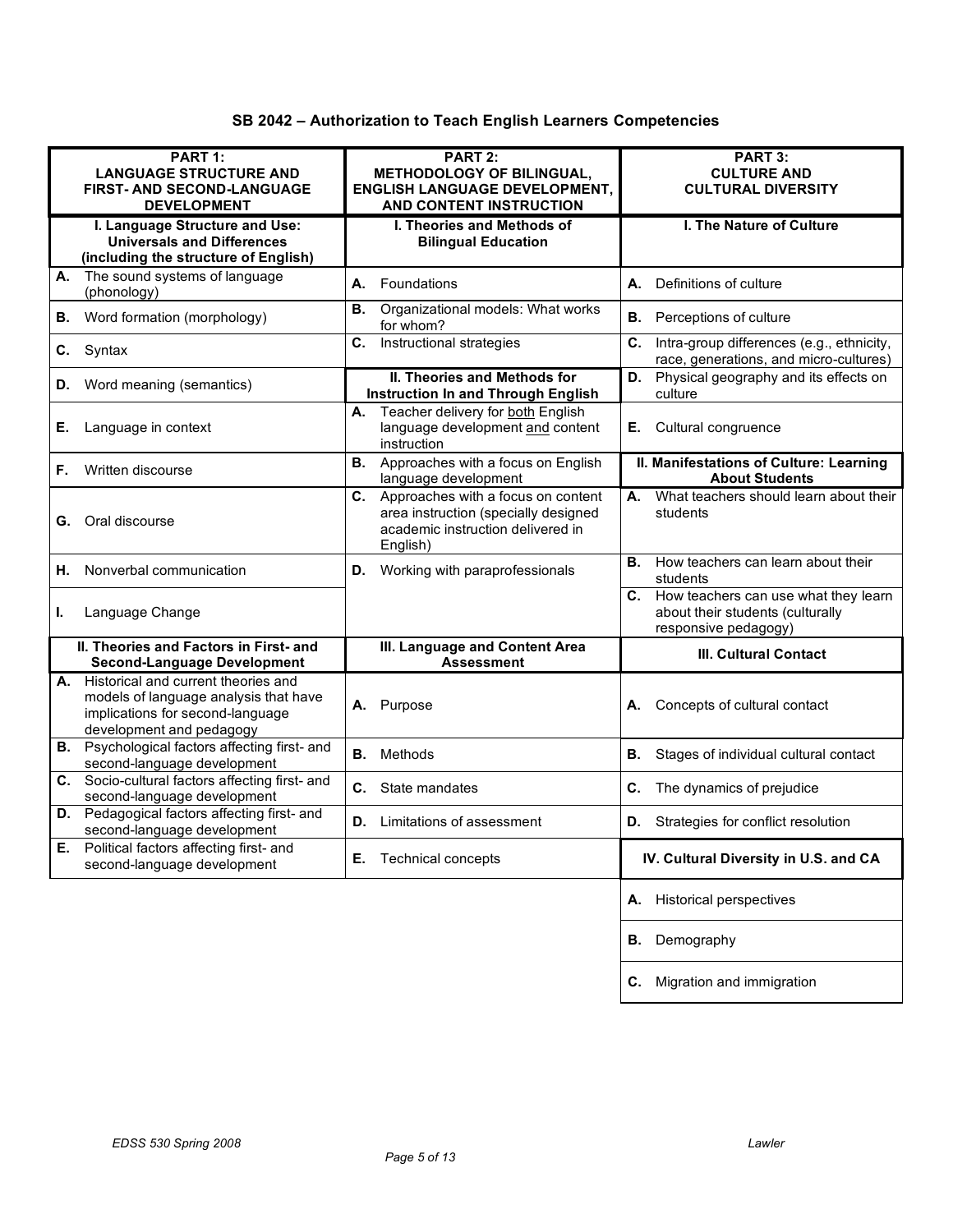| Schedule |
|----------|
|----------|

| <b>Date</b>          | <b>Topic / Activity</b>                                                                                                                                                                                                                                                                                                                                                                                                                                                                                                                                                                                                                                                                                                                                                                              | Assignment to be completed<br><b>BEFORE Class Session</b>                                                                                                                                                                                                                                                                                                                                                                                                                                                                                                                                                                                                                                                                                                                                                                                                                                           |
|----------------------|------------------------------------------------------------------------------------------------------------------------------------------------------------------------------------------------------------------------------------------------------------------------------------------------------------------------------------------------------------------------------------------------------------------------------------------------------------------------------------------------------------------------------------------------------------------------------------------------------------------------------------------------------------------------------------------------------------------------------------------------------------------------------------------------------|-----------------------------------------------------------------------------------------------------------------------------------------------------------------------------------------------------------------------------------------------------------------------------------------------------------------------------------------------------------------------------------------------------------------------------------------------------------------------------------------------------------------------------------------------------------------------------------------------------------------------------------------------------------------------------------------------------------------------------------------------------------------------------------------------------------------------------------------------------------------------------------------------------|
| Session 1<br>1/22/08 | 1. Orientation: Graphic Organizer overview of the<br>course (Six strands of Reform)<br>2. Introduction to Cooperative Learning through<br>Communication Skills Games #1 (Verbal/Non-Verbal<br>Communication: Teaching Language protocols);<br>3. Introduction to Inquiry/Problem Solving through<br>Problem Solving Skills Game #1 (Gum Drop Towers:<br>Generic Problem Solving Model);<br>4. Syllabus / text / assignments / gradesheet<br>considerations<br>5. Teacher Dispositions (revisit)<br>6. Directorships (revisit)                                                                                                                                                                                                                                                                        |                                                                                                                                                                                                                                                                                                                                                                                                                                                                                                                                                                                                                                                                                                                                                                                                                                                                                                     |
| Session *<br>1/29/08 | Group work on jigsaw task [1+ hrs]                                                                                                                                                                                                                                                                                                                                                                                                                                                                                                                                                                                                                                                                                                                                                                   |                                                                                                                                                                                                                                                                                                                                                                                                                                                                                                                                                                                                                                                                                                                                                                                                                                                                                                     |
| Session 2<br>2/05/08 | 1. Discussion of ideas from secondary reform, from<br>Forward and Ch. 1 of TSS: "Second to None" /<br>"Breaking Ranks," "What Really Matters" and "Circle<br>of Courage"-Video "Second to None"<br>2. Group presentation Rethinking High Schools Jigsaw<br>(Assignment 9)<br>3. Questions on Syllabus / Gradesheet<br>4. Closure / Questions / Quickwrite / Next time                                                                                                                                                                                                                                                                                                                                                                                                                                | 1. Assignment 9: Rethinking High Schools:<br>Introduction, Ch. 1, Ch. 13 and the<br>assigned chapter you will Jigsaw on<br>Rethinking High Schools (two Reading<br>Logs due: one for the two introductory<br>chapters, and one for the jigsawed<br>chapter). Meet with assigned expert<br>group prior to class to prepare 5-7 minute<br>overview presentation and one page<br>handout / summary of your assigned<br>chapter for classmates.<br>2. Read syllabus: note questions,<br>clarifications<br>3. Read the Forward (Circle of Courage)<br>and Ch. 1 of TSS. Respond with a<br>reading log to this question: What are<br>some ways I could incorporate the ideas<br>of this chapter (e.g. an action plan) into<br>my own curriculum and teaching<br>strategies: a) Circle of Courage; b)<br>educational reform ideas; c) personal<br>philosophy of teaching; and d) teaching<br>dispositions. |
| Session 3<br>2/12/08 | 1. Introduction to the teacher as a researcher (action<br>research): "Group Ethnographic Study" (see<br>Assignment 4). Presentation & paper is due:<br>Session 6<br>2. Discussion of reading logs from Ch. 3 on Action<br>Research<br>3. Cooperative Learning Communication Skills Game<br>#2 - Epstein's Five Stage Rocket (cooperative<br>learning social protocols)<br>4. Discussion / questions from Ch. 6 in TSS (introduce<br>top ten strategies for effective implementation and<br>increasing achievement through Cooperative<br>Learning). By subject matter teams in class: Plan a<br>short lesson that incorporates many of these top ten<br>cooperative learning strategies.<br>5. Planning time for Ethnographic Study group project<br>6. Closure / Questions / Quickwrite / Next time | 1. Read in TSS: Ch. 6 Cooperative Learning<br>(reading log)<br>2. Read Ch. 3 pp. 71-77 in TSS on Action<br>Research (reading log)                                                                                                                                                                                                                                                                                                                                                                                                                                                                                                                                                                                                                                                                                                                                                                   |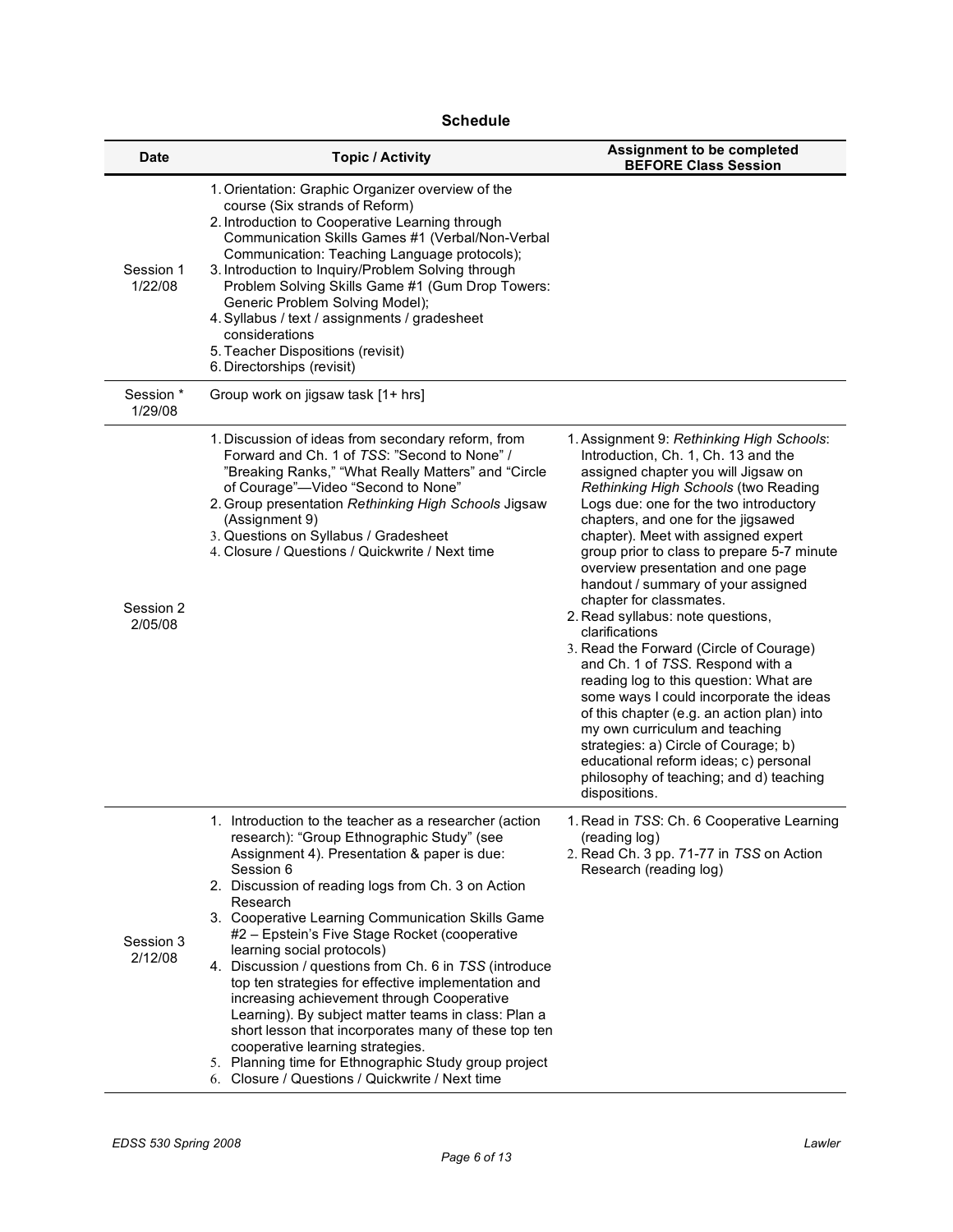| <b>Date</b>          | <b>Topic / Activity</b>                                                                                                                                                                                                                                                                                                                                                                                                                                                                                                                                                                                                                                                                                                                                                                                                                          | Assignment to be completed<br><b>BEFORE Class Session</b>                                                                                                                                                                                                                                                                                                                                                                                                                                                                                                     |  |  |
|----------------------|--------------------------------------------------------------------------------------------------------------------------------------------------------------------------------------------------------------------------------------------------------------------------------------------------------------------------------------------------------------------------------------------------------------------------------------------------------------------------------------------------------------------------------------------------------------------------------------------------------------------------------------------------------------------------------------------------------------------------------------------------------------------------------------------------------------------------------------------------|---------------------------------------------------------------------------------------------------------------------------------------------------------------------------------------------------------------------------------------------------------------------------------------------------------------------------------------------------------------------------------------------------------------------------------------------------------------------------------------------------------------------------------------------------------------|--|--|
| Session 4<br>2/19/08 | 1. Inquiry / Problem Solving / Model to Solve<br>Problems: Example #2 Superlinks<br>2. Integrating Problem Solving into a Discipline area:<br>In subject matter groups discuss the lesson you<br>personally have prepared and select one from your<br>team to enhance and present to the whole class.<br>This 5-7 minute presentation should include as a<br>minimum: An overview / description of the logistics<br>of an activity / lesson plan that integrates using both<br>strategies of problem solving (inquiry) and<br>cooperative learning that you could apply within<br>your own discipline. The lesson idea should include<br>an objective / standard(s), activity, logistics, and<br>assessment. (Assignment 11)<br>3. Closure / Questions / Quickwrite / Next Time<br>4. Plan off-campus school site visit for Ethnography<br>study | 1. In TSS Read Ch. 4 pp. 86-99<br>(Introduction to divergent questioning<br>techniques and the Inquiry Problem<br>Solving Model). Respond to this prompt:<br>Outline a specific idea / activity / lesson /<br>assessment that incorporates problem<br>solving / critical thinking in your subject<br>area<br>2. Plan a half-day school site visit for your<br>team Ethnographic Study                                                                                                                                                                         |  |  |
| Session*             | School Site Visit (2+ hrs)                                                                                                                                                                                                                                                                                                                                                                                                                                                                                                                                                                                                                                                                                                                                                                                                                       |                                                                                                                                                                                                                                                                                                                                                                                                                                                                                                                                                               |  |  |
| Session 5<br>2/26/08 | 1. Discussion / Questions on Borich reading on<br>Classroom Management and overview of Borich<br>Observational Study (Assignment 8, due Session<br>#7)<br>2. Introduction to using community resources in<br>classroom & Discussion of Ch. 10 Community<br>Resources: Service Learning, School-to-Career,<br>Parental involvement, and evaluation of this<br>process (Action Research)<br>3. Service Learning Project overview / explanation<br>(Assignment 6, due: Session #8)<br>4. In class time to meet/plan and prepare for<br>Assignment 8 - Borich Observational Study, and<br>Assignment 6 - Service-Learning / Action Research<br>5. Closure / Questions / Quickwrite / Next Time                                                                                                                                                       | 1. Read Borich chapter on Classroom<br>Management. Reading log prompt:<br>Discuss two major issues you had in<br>classroom management during student<br>teaching and recommendations from<br>Borich which may have assisted.<br>2. Read Ch. 10 in TSS on incorporating<br>community resources. Respond in<br>reading log: a) How would you integrate<br>some ideas from this chapter such as<br>service learning / internships to connect<br>with the community; b) What involvement<br>did you see with parents during ST? How<br>would you involve parents? |  |  |
| Session 6<br>3/04/08 | 1. Ethnography presentation and written report (10<br>minutes max.)<br>2. Cooperative Learning Communication Skills Game<br>#3 - Leader of the Pack<br>3. Summary / Review / Questions on Cooperative<br>Learning<br>4. Closure / Questions / Quickwrite / Next Time<br>5. Plan off-campus school site visit for Borich<br>Observational study                                                                                                                                                                                                                                                                                                                                                                                                                                                                                                   | 1. Start gathering data in subject matter<br>teams for Borich observational study on<br>Classroom Management<br>2. Complete final paper and prepare for 10-<br>minute Ethnographic Study presentation<br>3. Plan a half-day off campus school site<br>visit for Borich Observational Study                                                                                                                                                                                                                                                                    |  |  |
| Session*             | School Site Visit (2+ hrs)                                                                                                                                                                                                                                                                                                                                                                                                                                                                                                                                                                                                                                                                                                                                                                                                                       |                                                                                                                                                                                                                                                                                                                                                                                                                                                                                                                                                               |  |  |
| Session 7<br>3/11/08 | 1. Borich Observational group study presentation &<br>written report due (10 minutes)<br>2. Introduction to Classroom Management &<br>Discussion of Ch. 9 Part 1:<br>a. Overview of models<br>b. Compassionate discipline model (Level 1-3)<br>3. Student teams are assigned to prepare and present<br>simulations of common discipline problems per text<br>(in class)<br>4. Classroom Management: Ch. 9 Part 2-Bullying<br>and other severe discipline issues (Levels 4-5)<br>5. Closure / Questions / Quickwrite / Next Time                                                                                                                                                                                                                                                                                                                  | 1. Borich observational study oral and<br>written summary presentations due (10)<br>minutes)<br>2. Read in TSS Ch. 9 Classroom<br>Management (Reading log)                                                                                                                                                                                                                                                                                                                                                                                                    |  |  |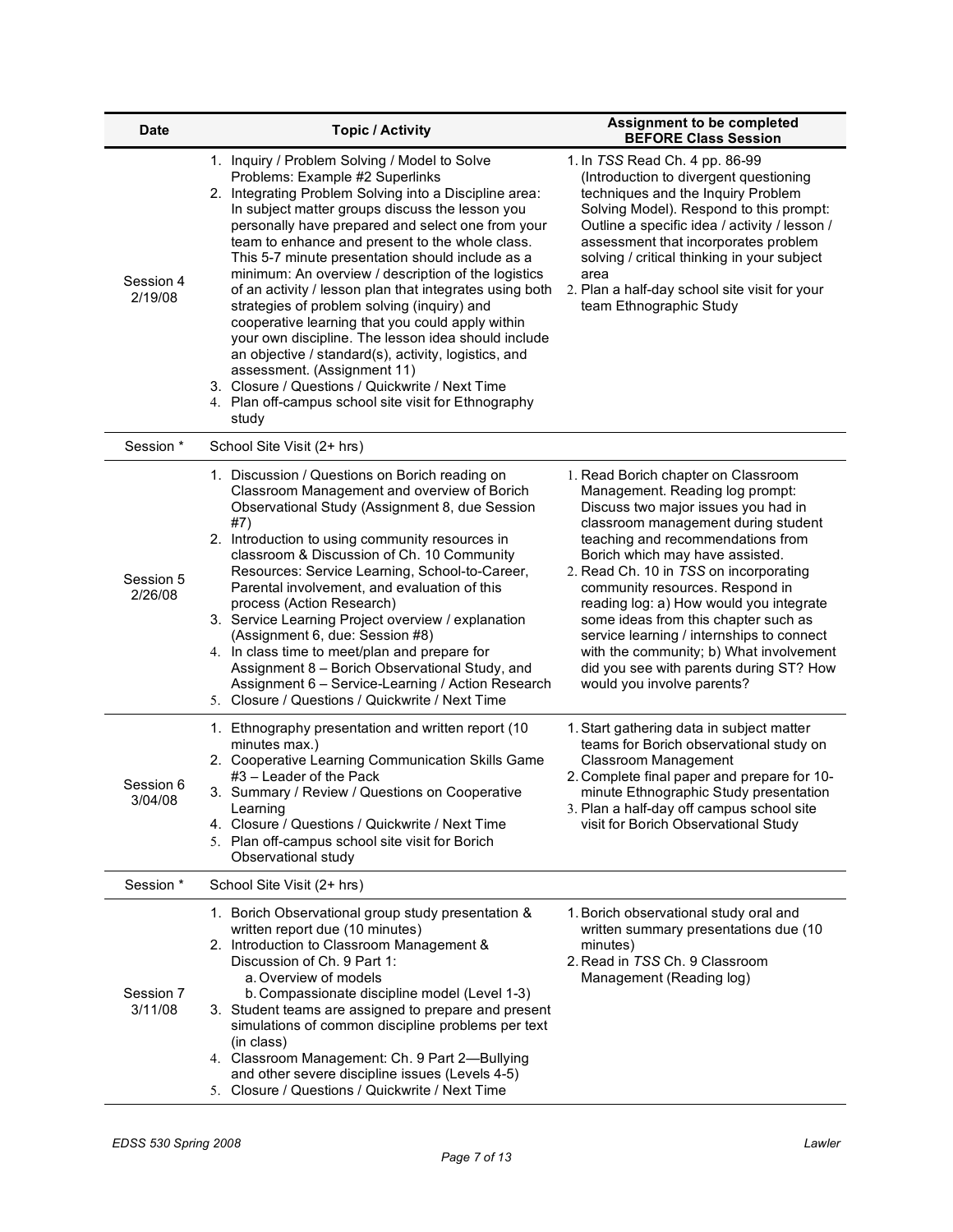| Date                    |                                                                                                                                                                                                                                         | <b>Assignment to be completed</b>                                                                                                                                                                                                                                                                     |  |  |
|-------------------------|-----------------------------------------------------------------------------------------------------------------------------------------------------------------------------------------------------------------------------------------|-------------------------------------------------------------------------------------------------------------------------------------------------------------------------------------------------------------------------------------------------------------------------------------------------------|--|--|
| <b>Topic / Activity</b> |                                                                                                                                                                                                                                         | <b>BEFORE Class Session</b>                                                                                                                                                                                                                                                                           |  |  |
| Session 8<br>3/18/08    | 1. Group presentation and written report on service-<br>learning/action research project proposal (10 min.<br>per subject area)<br>2. Final grade sheet completion<br>3. Instructor evaluations<br>4. Course final exam (Assignment 13) | 1. Group presentation and written report of<br>Assignment 6: Service Learning / Action<br>Research project proposal (10 min. per<br>site)<br>2. Final Exam: Revisit original graphic<br>organizer and connect to TPEs #8 & #11;<br>bring to class: Graphic Organizer and<br>statement of TPE #8 & #11 |  |  |

\*This schedule is a *CLOSE APPROXIMATION*. Given the nature of this course, we will likely be altering the schedule in order to accommodate student interest, observe and teach in classrooms, and take advantage of professional development opportunities.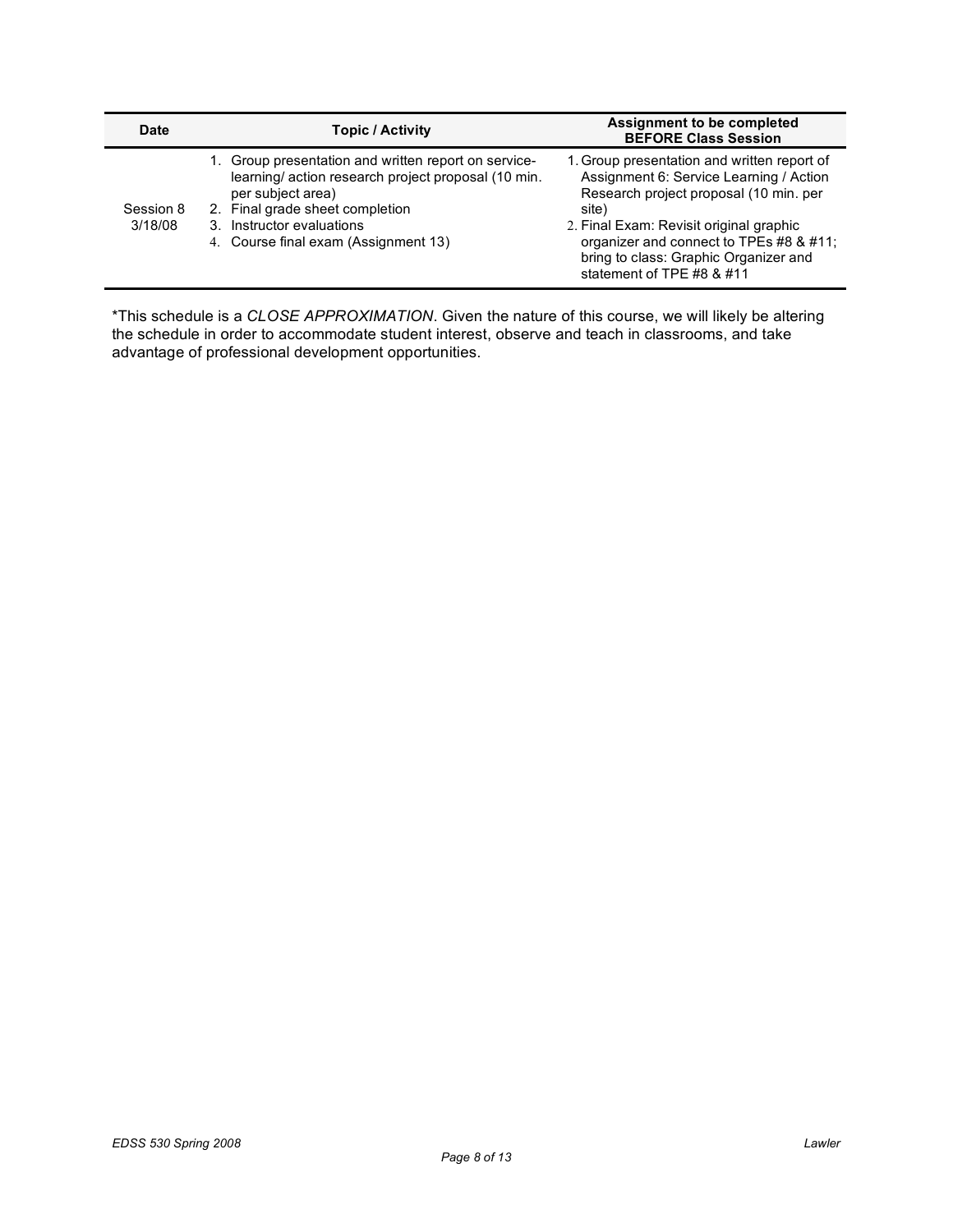## *Assignment Overview*

*1. Teacher Dispositions (formative evaluating will be discussed in class):*

A variety of practitioner and university research suggests the importance of linking affective objectives (feelings, attitudes, values, and social behaviors) to all cognitive objectives (mental operations, content knowledge) in all subject areas (Roberts & Kellough, 2000). Krathwohl, Bloom, and Masia (1964) developed a useful taxonomy for teachers to use in defining and implementing affective objectives. These student behaviors are hierarchical from least internalized to most internalized: 1) receiving; 2) responding; 3) valuing; 4) organizing; 5) internalizing and acting. There is a correlation between students' academic success and the degree to which teachers incorporate these affective objectives (Baldwin, Keating & Bachman, 2003; Roberts & Kellough, 2000).

In order for teachers to facilitate and integrate these affective expectations into their own teaching, it is essential that they demonstrate corresponding personal attributes (characteristics, qualities) in their own learning. In light of this, it is critical for pre-service teachers to be given an overall dispositional model (a range of these personal attributes) that can be used by them, as future teachers, and that illustrates the importance of and encourages the practice of these attributes. This dispositional model generally reflects the high expectations of quality teaching such as enthusiasm, positive attitudes, positive interactions and supportive interpersonal relationships within the teaching environment. In summary, there is a general consensus within the educational community that these attributes are considered highly desirable professional qualities in teachers (with an obvious range of individual manifestations) that will assist in promoting successful teaching and learning outcomes (Dewey, 1910; Stone, 2002; McEwan, 2002**).**

*Scoring Criteria.* Each of these seven attributes will be scored on a 4-point rubric and then averaged. Demonstrated improvement for an individual in any area will be used as a strong consideration in the scoring of these attributes. Peer input and intermediate conferences will assist in formative assessments.

| 4 | Exceeds<br>expectations    | Student has demonstrated an especially high level of functioning with<br>respect to this attribute (no sub par examples)                                                                                                                                                         |
|---|----------------------------|----------------------------------------------------------------------------------------------------------------------------------------------------------------------------------------------------------------------------------------------------------------------------------|
| 3 | Meets<br>expectations      | Student has demonstrated an acceptable level of functioning with Respect<br>to this attribute (some qualities may be high while others are more limited;<br>while there is room for continued growth, this student is generally solid; no<br>concerns exist)                     |
| 2 | Below<br>expectations      | Student has demonstrated inconsistent levels of functioning with respect to<br>this attribute; the student is on his/her way to meeting expectations, but<br>needs time or a conscientious focus on this attribute in order to do so<br>(numerous limitations or examples noted) |
|   | Well below<br>expectations | Student has demonstrated a low level of functioning with respect to this<br>attribute (serious overall limitations noted in this area)                                                                                                                                           |

*Generally Accepted Attributes of Highly Effective Teachers, As seen in pre-service programs* (Roberts & Kellough, 2000; Stone, 2002; McEwan, 2002; Baldwin, Keating & Bachman, 2003; Johnson and Johnson, 1994; COE Mission Statement, 1997). The following will be used as a guideline to assess the level of attainment (and progress) in demonstrating these attributes.

- **General classroom attendance, promptness, and participation:** is on time, respects time boundaries (breaks, etc.), regularly attends class, and actively participates.
- **Attention to classroom discussion protocols** (per Epstein's Five Stage Rocket)**:** respects time limitations, recognizes and respects the perspectives of fellow classmates, gives wait time, listens actively, uses non-interruptive skills, mediates disagreements by working to understand others' perspectives and finding common ground, genuinely encourages all to participate.
- **Social and cooperative skills (as illustrated in cooperative projects)**: assumes responsibility of one's roles, is open to consensus and mediation, effectively communicates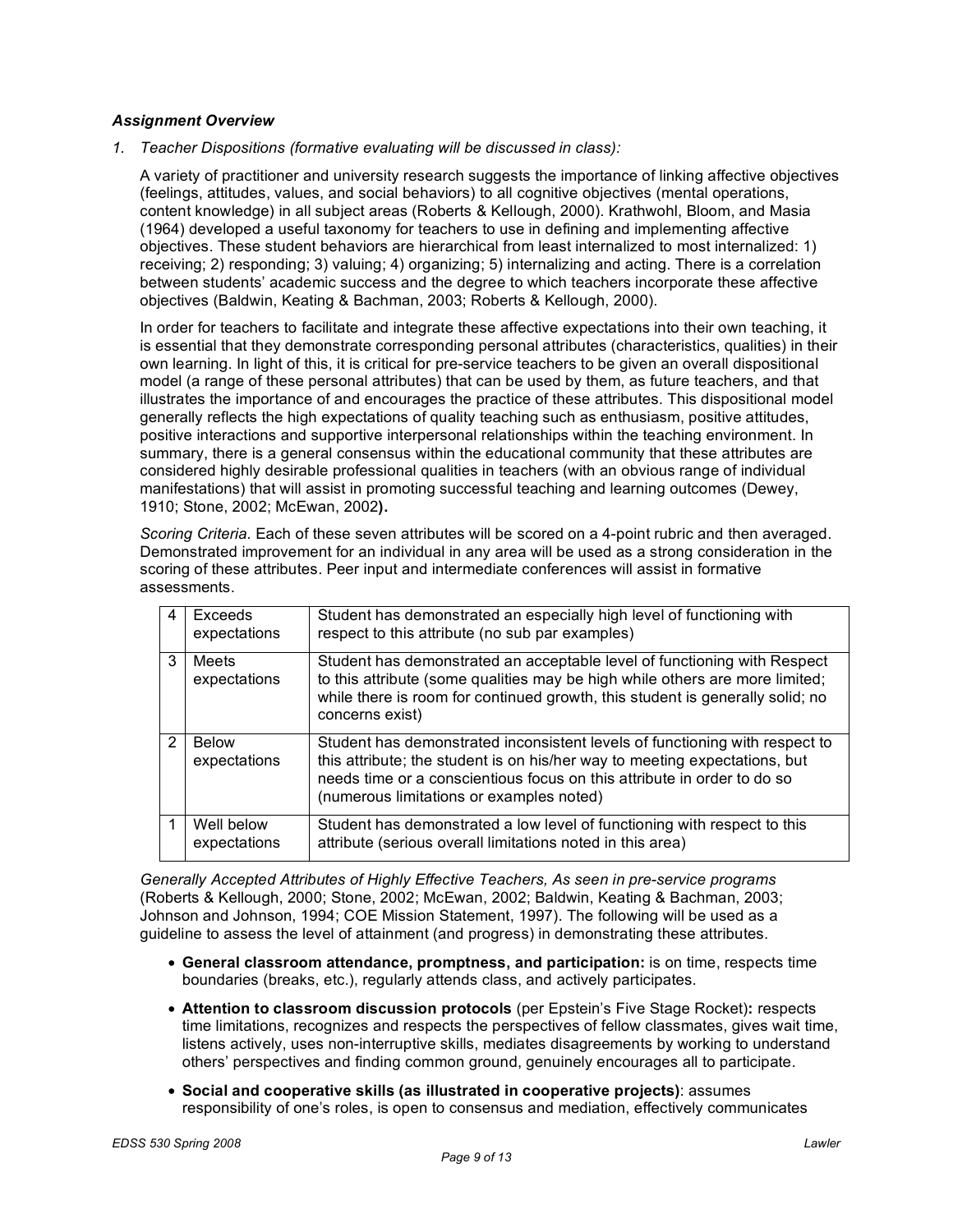ideas, attends group meetings, is dependable, respects others' ideas, expects quality work from self and colleagues, manages time effectively, uses organizational skills and leadership skills, is assertive but not aggressive, uses reflection as a means of evaluation, motivates and offers positive reinforcement to others.

- **Attention to assignments:** meets time deadlines, produces quality products, responds cooperatively to constructive criticism, uses rubrics or other stipulated criteria to shape an assignment, prioritizes tasks and performs/supervises several tasks at once.
- **General classroom demeanor:** is professional, creative, kind, sensitive, respectful, has a sense of humor, is supportive of fellow classmates and instructors; recognizes others' perspectives as valid and works to include all "voices" in the classroom; is aware of and responsive to issues and behaviors that might marginalize colleagues in the classroom.
- **Flexibility:** is responsive when reasonable adjustments to the syllabus, curriculum, schedule, and school site assignments become necessary (common to the educational arena); can work through frustrations by problem-solving with others and not letting emotional responses dominate or impair thinking; "bounces" back easily; can work calmly under stress.
- **Openness to and enthusiasm for learning:** can engage with a variety of educational ideas with an open mind and a sense of exploration; demonstrates passion for and metacognition of learning across the curriculum and within discipline areas; takes advantage of learning opportunities and seeks out additional opportunities for learning.
- *2. Problem Solving (Competitive / Non-competitive Model):*

The value of problem solving is demonstrated and discussed through two open ended problems completed in class: Gum Drop Towers and Superlinks. These will model the competitive-noncompetitive model that can be effectively applied to a high school classroom. In addition, this will be linked to a later reading assignment (Keating, Baldwin & Bachman, 2006 – on Inquiry-Based learning), which will ask the student teams to design their own example of a problem solving assignment within discipline. Description details will be provided in class.

*3. Cooperative Learning Simulation Games:*

Three classroom simulation games will be demonstrated and completed in class that will assist in developing those skills and protocols essential to working effectively in a cooperative team both as a participant during this program and with one's own students. These are called: Epstein's Five Stage Rocket, Verbal / Non-Verbal Communication, and Leader of the Pack. Description details will be provided in class.

*4. School Ethnographic Study Presentation:*

Students will select a school site and as a team design a plan to visit the site in order to collect data and information from a variety of sources that might include: interviews, observations, documents, surveys, video/still photography etc. Using this information they will present a cohesive ethnographic overview of that school site for other members of the class. This presentation (both written and oral) has the multiple purpose of: jigsawing information about areas schools and introducing the student to the process and value of ethnographic and (or) action research. Other assignments will build on this foundation of the teacher as researcher model including the Borich Observational Study and the Action Research curriculum design as part of the Service-learning project. Description details will be provided in class.

*5. Reflective Reading Logs and (or) Prompts:*

Students will reflect on a variety of reading assignments and respond with either a written reading log (description details provided in class) or as a response to a prompt associated with that reading (description details provided in class). Rubrics will be used to evaluate student responses to the reading logs and a variety of assessment techniques will be applied to the prompts---besides providing a way to evaluate your work this will model evaluative techniques that can be applied to your own students readings/writings.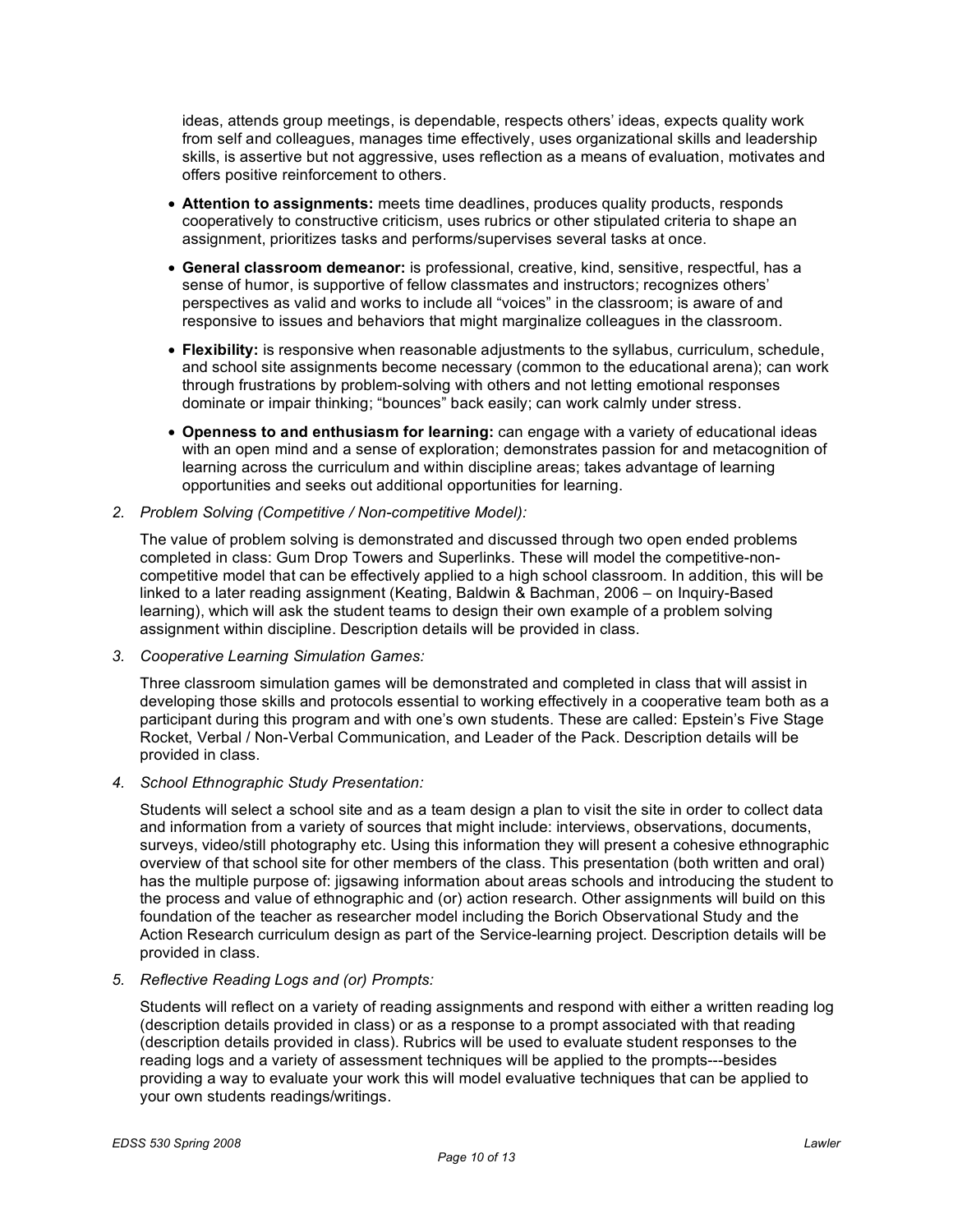### *6. Service Learning / Action Research Project Oral Presentation and Written Report:*

In teams or as individuals, students will explore the feasibility of integrating community servicelearning to a particular school site. A variety of resources, such as Maryland Best Practices in Service-Learning, will be used as a basis to understand how this teaching strategy is effectively implemented in high schools. This assignment also includes exploration and investigation of (any) existing school programs as well as availability of community resources (parents, businesses and individuals) that might assist in implementing or upgrading service-learning as part of the regular school curriculum. The final outcome of this assignment will be a group or individual oral presentation and written report that includes a curriculum plan for effectively implementing three critical aspects service learning (curriculum connections, career exploration and service to the community). It also includes an effective, objective mechanism that would evaluate it (action research proposal) that was introduced in 4. School Ethnographic Study. Description details will be provided in class.

### *7. Attendance & Participation:*

See Teacher dispositions and attendance expectations: note syllabus above regarding penalties for excessive absences or tardies.

## *8. Borich Observational Research Study Assignment:*

This assignment builds on skills and knowledge in the area of teacher-research (action research) applied and integrated in the 4. School Ethnographic Study and 6. Service-learning/Action Research Project. In this assignment the student will have the opportunity to practice a variety of observation / data collecting techniques as discussed in the Borich reading assignments. You will work in common subject areas to focus on one lens to gather, analyze and synthesize data gained from a minimum of three classroom observations and present their findings in both an oral and written format. Each the teams will present findings from one of the lenses (Classroom Management) discussed in Borich. Description details will be provided in class.

## *9. Jigsaw on text* Rethinking High Schools *(Daniels, et al, 2001)*:

This assignment models the Jigsaw 2 model per Slavin (1995). Students will read introduction and final overview chapter plus the assigned one. They will meet with others that have read these (expert group) and make a short oral presentation to the whole class (main group) in order to "teach" and evaluate the understanding of the concepts found in the assigned chapter. The purpose of this assignment is to: a) model Jigsaw 1 and 2; b) demonstrate/model a method of making students responsible for learning and teaching concepts to fellow classmates; and c) experience a model to overview large amounts of information in a relatively short time frame.

### *10. Quickwrites:*

An effective authentic evaluation method for the teacher and the student to determine what has and what has not been learned. At the conclusion of some classes students will be asked to write a brief overview of: a) what they learned in class that day; b) what questions they need answered; and c) general comments (mechanism to thank teacher or ask for assistance). The instructor can use the student responses to this Quickwrite as a basis to review the last class, answer common questions (in class) or specific questions to the individual student (on the paper).

### *11. Problem Solving / Creative Curriculum:*

Students will have practice with two simulations of a problem solving model, i.e. Gumdrop Towers and Superlinks. Using this as a model they will design and share examples of lesson plans that incorporate elements of open ended problem solving (critical thinking, higher order thinking etc.) in their own subject areas and present them in class.

### *12. Directorships: (optional extra credit)*

Students will select classroom specific roles/responsibilities, assuming the leadership for the year in assisting all members of the cohort in some educational or social function. Specific details and available directorships will be discussed in class. This assignment has multiple purposes all readily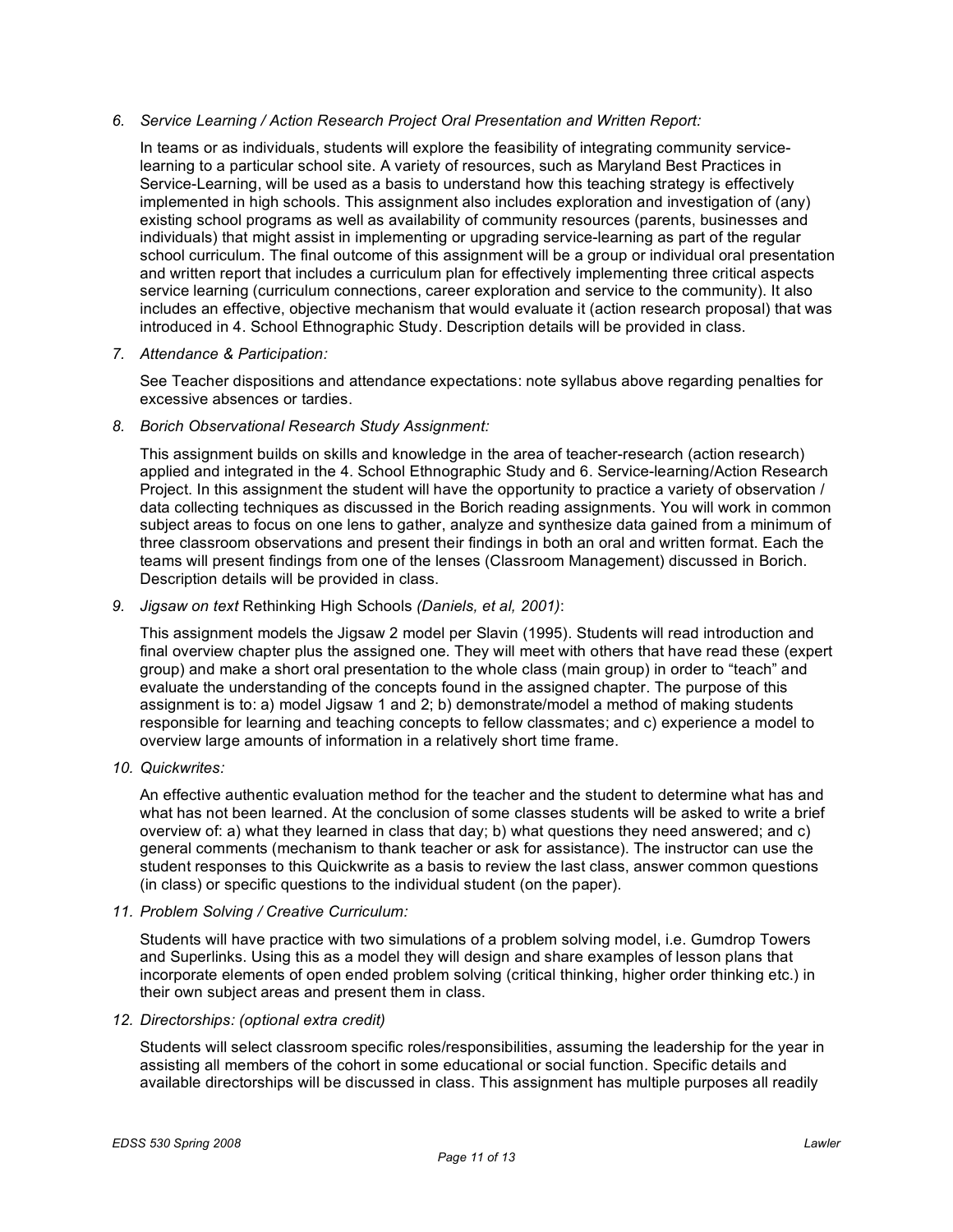transferable to the high school classroom setting that include teaching responsibility, leadership and social accountability. It is directly linked to Assignment 1, the teacher dispositional assignment.

## *13. Final Summative Course Exam:*

Using an authentic assessment technique (Graphic Organizer) the students will complete a summative understanding of what they learned and can apply from this course.

## *Point Values of Assignments – see also Assignment Grade Sheet*

|                | 1. Teacher Dispositional Skills Formative Assessment (Instructor, Student and Peer input) 5 pts. |  |
|----------------|--------------------------------------------------------------------------------------------------|--|
| 2 <sub>1</sub> |                                                                                                  |  |
| 3.             |                                                                                                  |  |
| 4.             |                                                                                                  |  |
|                |                                                                                                  |  |
| 6.             | Service Learning/Action Research Project oral presentation and written report  10 pts.           |  |
| 7.             |                                                                                                  |  |
|                |                                                                                                  |  |
|                |                                                                                                  |  |
|                |                                                                                                  |  |
|                |                                                                                                  |  |
|                |                                                                                                  |  |
|                |                                                                                                  |  |
|                |                                                                                                  |  |